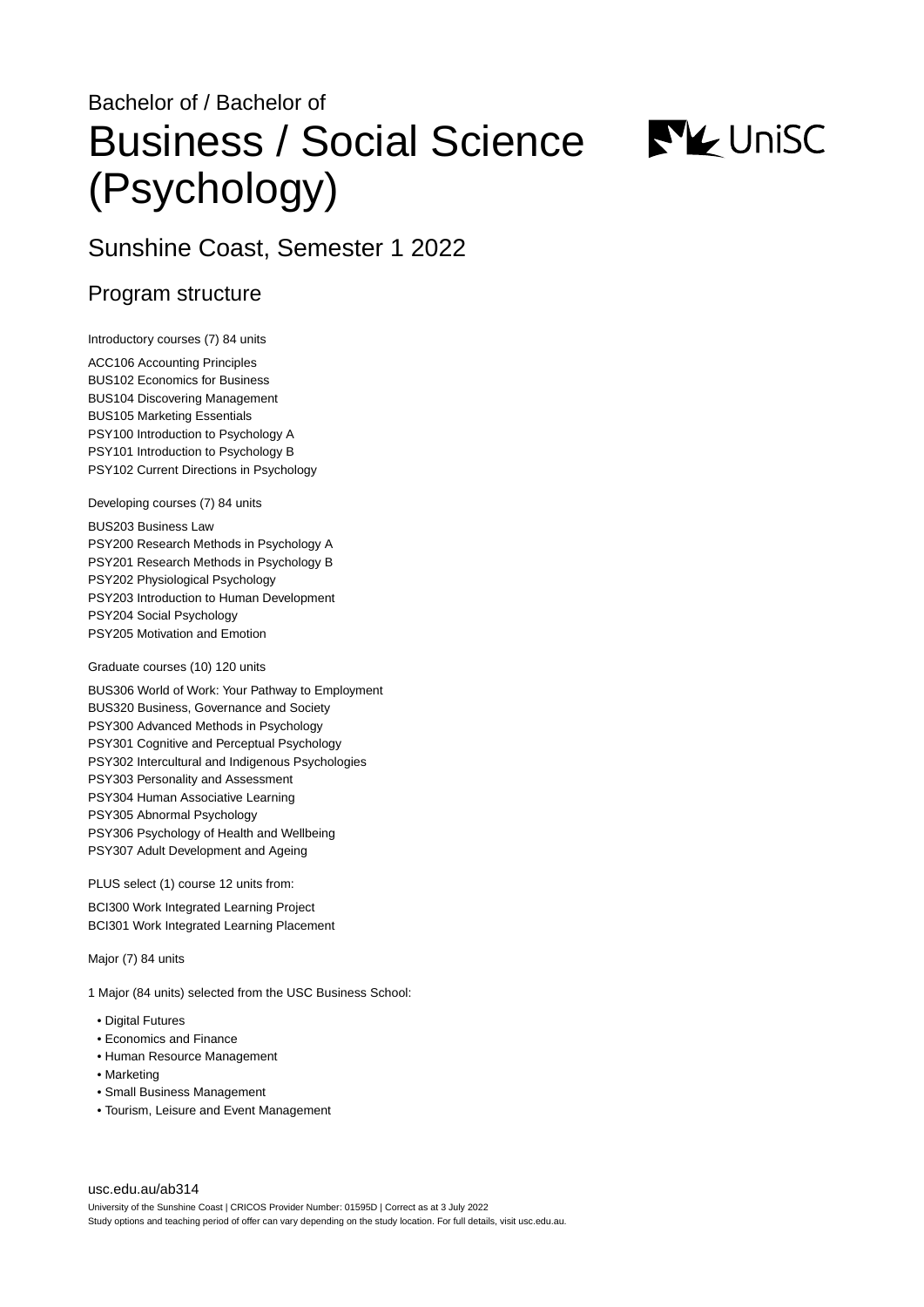#### Elective courses

Select elective courses from the undergraduate elective course options. The number of electives is dependent on the Business major chosen and the number of required courses included in that major or minor. Note that the total number of courses required to complete the program is 32 courses.

Note: Program structures are subject to change. Not all USC courses are available on every USC campus.

# Total units: 384

# Study sequence

#### Year 1

#### Semester 1

| <b>COURSE</b>                           | SEMESTER OF OFFER<br>(SUNSHINE COAST) | <b>UNITS</b>      | <b>REQUISITES</b>                                                                                                                                 |
|-----------------------------------------|---------------------------------------|-------------------|---------------------------------------------------------------------------------------------------------------------------------------------------|
| <b>BUS104 Discovering Management</b>    | • Semester 1, Semester 2              | 12                |                                                                                                                                                   |
| <b>BUS105 Marketing Essentials</b>      | • Semester 1, Semester 2              | $12 \overline{ }$ |                                                                                                                                                   |
| PSY100 Introduction to Psychology A     | • Semester 1                          | $12 \overline{ }$ | Anti:<br>SCS <sub>101</sub>                                                                                                                       |
| PSY102 Current Directions in Psychology | • Semester 1, Semester 2              | $12 \overline{ }$ | Pre:<br>Enrolled in Program AB101,<br>AB314, AB315, AB315, UC104,<br>AR111, AR302, AR374, AR364,<br>AR405, XU301, UU301, UU302,<br>XP601 or UP601 |
|                                         |                                       |                   | Co.<br>PSY100 or PSY101                                                                                                                           |

#### Semester 2

| <b>COURSE</b>                        | SEMESTER OF OFFER<br>(SUNSHINE COAST) | <b>UNITS</b> | <b>REQUISITES</b>      |
|--------------------------------------|---------------------------------------|--------------|------------------------|
| <b>ACC106 Accounting Principles</b>  | • Semester 1, Semester 2              | 12           | Anti:<br><b>BUS106</b> |
| <b>BUS102 Economics for Business</b> | • Semester 1. Semester 2              | 12           |                        |
| PSY101 Introduction to Psychology B  | • Semester 2                          | 12           |                        |

PLUS select 1 course from your chosen Business major OR the undergraduate elective course options.

| BUS203 Business Law | • Semester 1, Semester 2              | 12           | Anti:             |  |
|---------------------|---------------------------------------|--------------|-------------------|--|
| <b>COURSE</b>       | SEMESTER OF OFFER<br>(SUNSHINE COAST) | <b>UNITS</b> | <b>REQUISITES</b> |  |
| Semester 1          |                                       |              |                   |  |
| Year <sub>2</sub>   |                                       |              |                   |  |

#### [usc.edu.au/ab314](https://www.usc.edu.au/ab314)

University of the Sunshine Coast | CRICOS Provider Number: 01595D | Correct as at 3 July 2022

Study options and teaching period of offer can vary depending on the study location. For full details, visit usc.edu.au.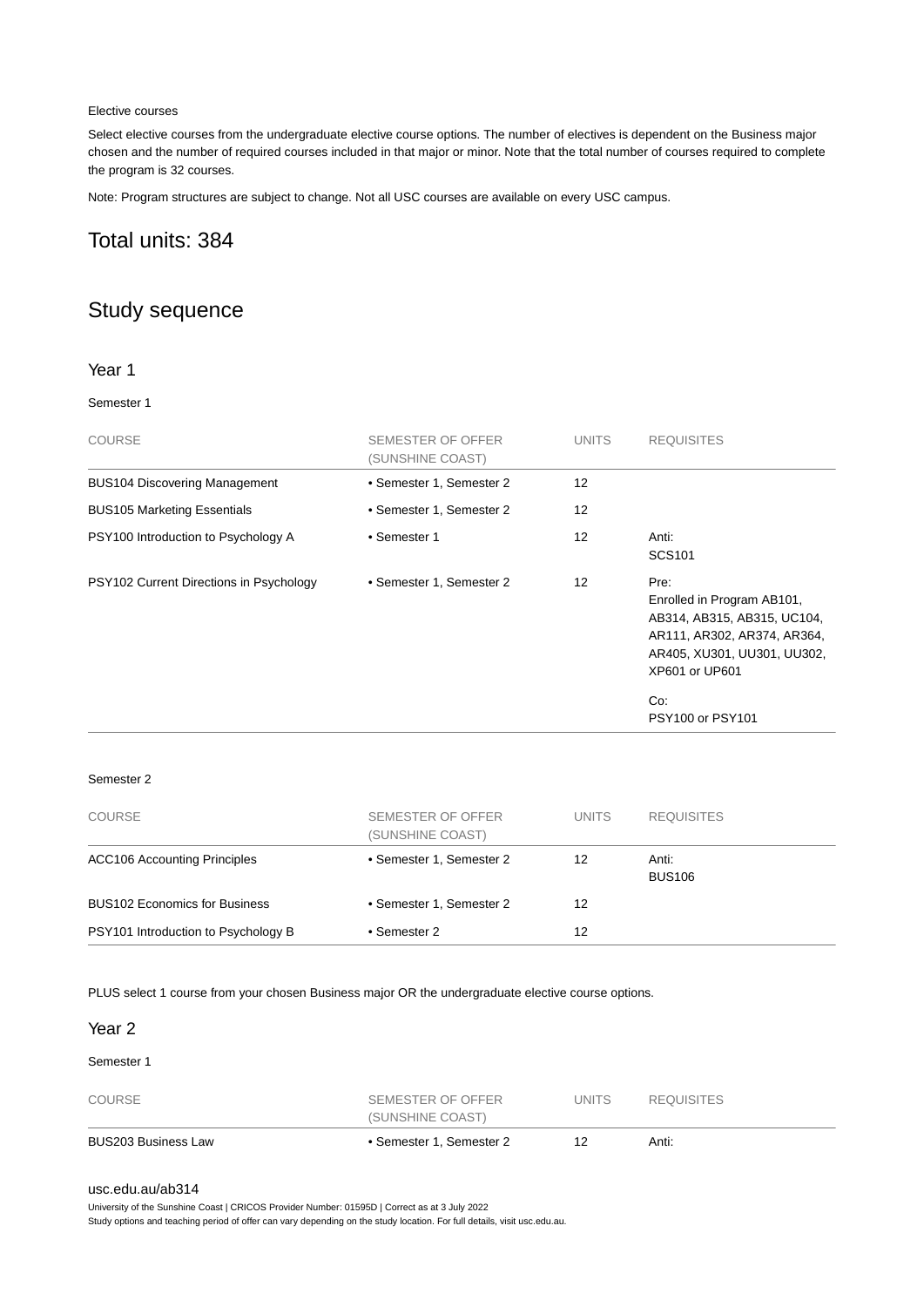|                                         |              |    | BUS103 or LAW101 or LAW102<br>or LAW201 or LAW202 or<br>LAW203 or LAW204 |
|-----------------------------------------|--------------|----|--------------------------------------------------------------------------|
| PSY200 Research Methods in Psychology A | • Semester 1 | 12 | Pre:<br>PSY100 and PSY101                                                |
| PSY202 Physiological Psychology         | • Semester 1 | 12 | Pre:<br>PSY100 and PSY101                                                |

PLUS select 1 course from your chosen Business major OR the undergraduate elective course options.

#### Semester 2

| <b>COURSE</b>                                       | SEMESTER OF OFFER<br>(SUNSHINE COAST) | <b>UNITS</b> | <b>REQUISITES</b>         |
|-----------------------------------------------------|---------------------------------------|--------------|---------------------------|
| PSY201 Research Methods in Psychology B             | • Semester 2                          | 12           | Pre:<br>PSY100 and PSY101 |
| PSY204 Social Psychology                            | • Semester 2                          | 12           | Pre:<br>PSY100 and PSY101 |
| PSY205 Motivation and Emotion                       | • Semester 2                          | 12           | Pre:<br>PSY100 and PSY101 |
| BUS306 World of Work: Your Pathway to<br>Employment | • Semester 1, Semester 2              | 12           |                           |

#### Year 3

#### Semester 1

| <b>COURSE</b>                                       | SEMESTER OF OFFER<br>(SUNSHINE COAST) | <b>UNITS</b> | <b>REQUISITES</b>         |
|-----------------------------------------------------|---------------------------------------|--------------|---------------------------|
| PSY203 Introduction to Human Development            | • Semester 1                          | 12           | Pre:<br>PSY100 and PSY101 |
| PSY300 Advanced Methods in Psychology               | • Semester 1                          | 12           | Pre:<br>PSY200 and PSY201 |
| PSY302 Intercultural and Indigenous<br>Psychologies | • Semester 1                          | 12           | Pre:<br>PSY200 and PSY201 |

#### PLUS select 1 course from your chosen Business major OR the undergraduate elective course options.

| Semester 2 |  |
|------------|--|
|------------|--|

| <b>COURSE</b>                              | SEMESTER OF OFFER<br>(SUNSHINE COAST) | <b>UNITS</b> | <b>REQUISITES</b>                                                   |
|--------------------------------------------|---------------------------------------|--------------|---------------------------------------------------------------------|
| BUS320 Business, Governance and Society    | • Semester 1, Semester 2              | 12           | Pre:<br>Completed 144 units in<br>undergraduate business<br>courses |
| PSY301 Cognitive and Perceptual Psychology | • Semester 2                          | 12           | Pre:<br>PSY200 and PSY201                                           |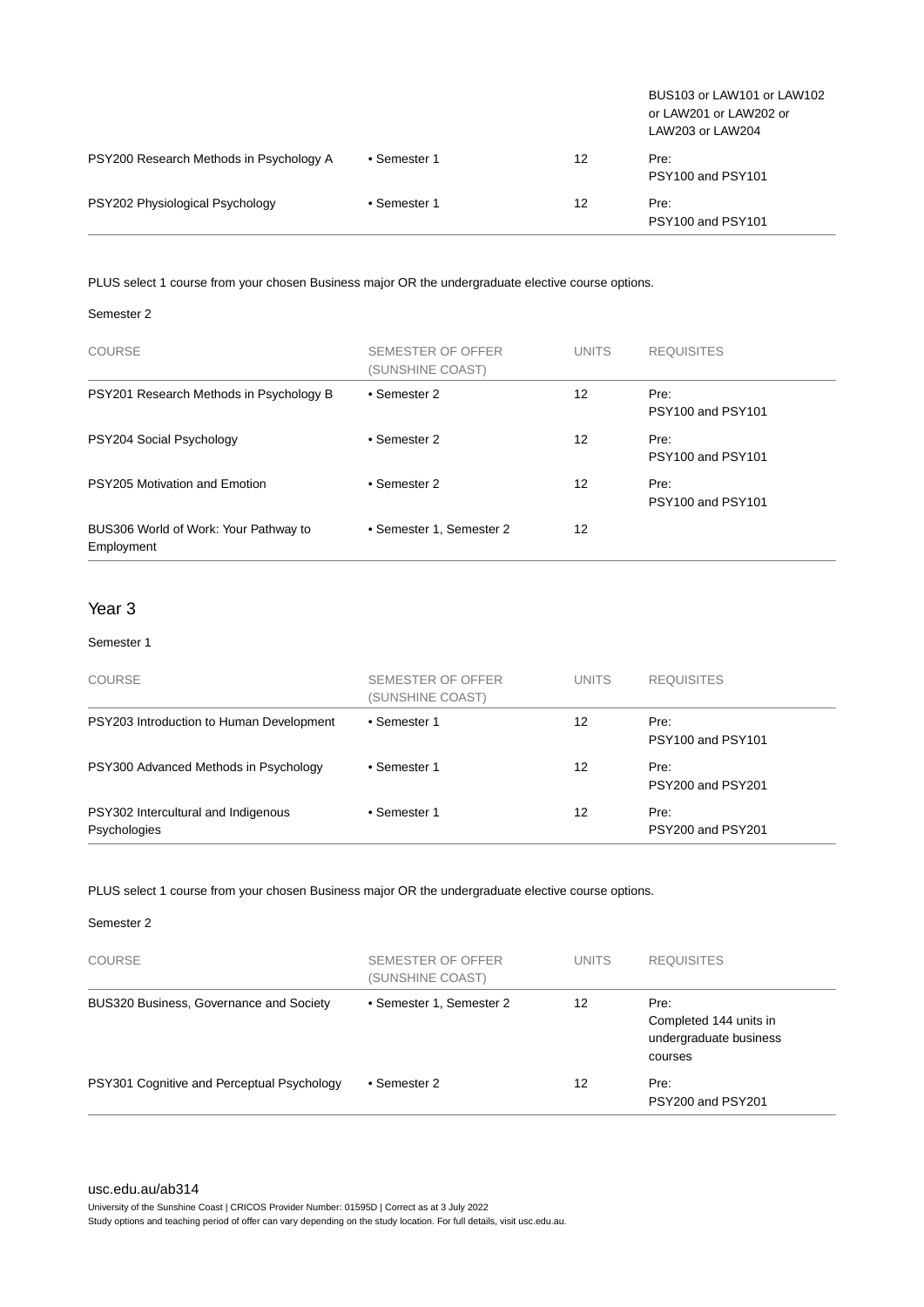PLUS select 2 courses from your chosen Business major OR the undergraduate elective course options.

#### Year 4

#### Semester 1

| <b>COURSE</b>                             | SEMESTER OF OFFER<br>(SUNSHINE COAST) | <b>UNITS</b> | <b>REQUISITES</b>                                                                                  |
|-------------------------------------------|---------------------------------------|--------------|----------------------------------------------------------------------------------------------------|
| PSY303 Personality and Assessment         | • Semester 1                          | 12           | Pre:<br>PSY200 and PSY201                                                                          |
| PSY306 Psychology of Health and Wellbeing | • Semester 1                          | 12           | Pre:<br>(PSY200 and PSY201) or<br>(PSY200 and SCI110 and<br>enrolled in Program AE304 or<br>SE303) |

#### PLUS select 1 course from:

| <b>COURSE</b>                                  | <b>SEMESTER OF OFFER</b><br>(SUNSHINE COAST) | <b>UNITS</b> | <b>REQUISITES</b>                                                                                                                                                                                                     |
|------------------------------------------------|----------------------------------------------|--------------|-----------------------------------------------------------------------------------------------------------------------------------------------------------------------------------------------------------------------|
| <b>BCI300 Work Integrated Learning Project</b> | • Semester 1, Semester 2                     | 12           | Pre:<br>Course Coordinator Consent.<br>Completion of 192 units in your<br>degree. At least 6 courses in<br>your major where applicable.<br><b>GPA</b> restriction for students<br>enrolled in the Research<br>stream. |
|                                                |                                              |              | Anti:<br>CMN311, CMN312, CMN313,<br>CMN316 or ENT311                                                                                                                                                                  |
| BCI301 Work Integrated Learning Placement      | • Session 8, Semester 1, Semester<br>2       | 12           | Pre:<br><b>Course Coordinator Consent</b><br>Required and Successful<br>completion of 192 units                                                                                                                       |
|                                                |                                              |              | Anti:<br>BUS331, CMN312, CMN313,<br>CMN316, ENT311                                                                                                                                                                    |

PLUS select 1 course from your chosen Business major OR the undergraduate elective course options.

Semester 2

| <b>COURSE</b>                     | SEMESTER OF OFFER<br>(SUNSHINE COAST) | <b>UNITS</b> | <b>REQUISITES</b>                                                                                  |
|-----------------------------------|---------------------------------------|--------------|----------------------------------------------------------------------------------------------------|
| PSY304 Human Associative Learning | • Semester 2                          | 12           | Pre:<br>(PSY200 and PSY201) or<br>(PSY200 and SCI110 and<br>enrolled in Program AE304 or<br>SE303) |
| PSY305 Abnormal Psychology        | • Semester 2                          | 12           | Pre:<br>PSY200 and PSY201                                                                          |

[usc.edu.au/ab314](https://www.usc.edu.au/ab314)

University of the Sunshine Coast | CRICOS Provider Number: 01595D | Correct as at 3 July 2022

Study options and teaching period of offer can vary depending on the study location. For full details, visit usc.edu.au.